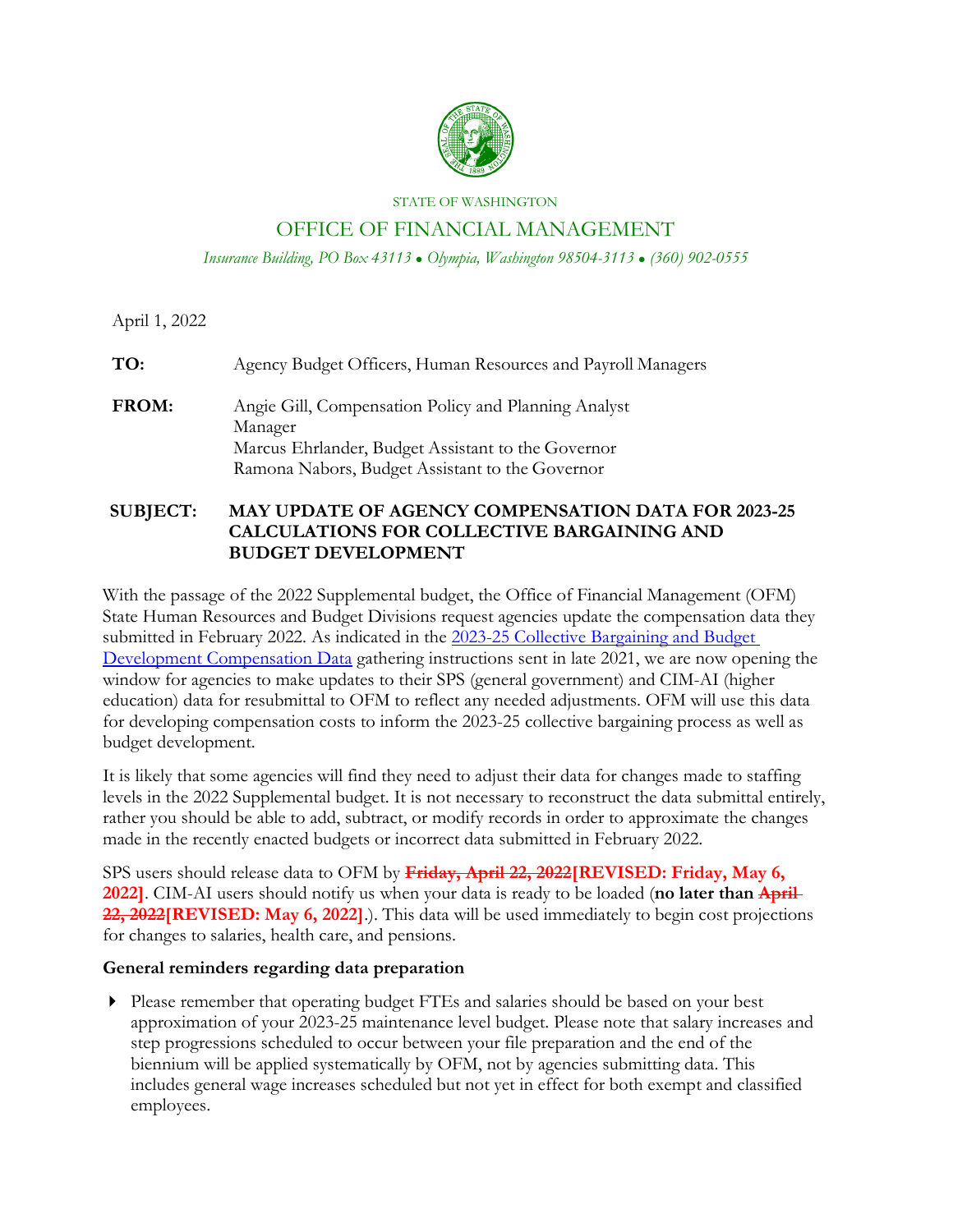- In the past, we have seen some agencies with FTEs much higher or lower than we would expect. It is very important that you run a projection and related reports to ensure your position file reflects **anticipated** FTE and salary levels before you submit data to OFM. This should include appropriated, non-appropriated and non-budgeted positions.
- Double-check your **bargaining unit coding** to ensure all represented staff are coded to bargaining units and their corresponding pay scale types. Ensure all non-represented bargaining unit coding is accurate (both classified and exempt).
- Check to make sure you have retirement system codes for all employees. For employees who are not members of a retirement system, positions that are not eligible for retirement, including students, use the code **NE**.
- Check to ensure only the positions requiring relief have the **backfill indicator** checked. This applies to positions where if an incumbent is absent or the position is vacant, another employee must provide coverage for the vacant position's scheduled shift. Only indicate the position that requires the backfill/relief, not the position that may provide relief for a vacant or absent backfill/relief position.
- Ensure the Work County Code and the Work City Name are accurate for each position. Among other uses, this data will be used to determine position eligibility to apply the 5 percent King County premium pay systematically.
- Ensure that hourly employees have an accurate work period percent to reflect an annual average percentage for time they are paid.
- If you have seasonal employees or part-time employees, please determine the average annual percent of time worked and indicate that figure in the % Full Time field. Please note that the Variable Part-Time field in SPS does NOT translate to OFM's Compensation Impact Model.
	- Example: You have staff who work only April through September they work 5 months at full time, 1 month at 88 hours, and 6 months at 0% time. Calculate the average this way:  $5 \times 176 = 880$  hours  $+ 88$  hours  $+ 0$  hours  $= 968$  hours. Divide 968/2088 (# of work hours in a year) =  $46\%$ . Enter  $46\%$  into the % Full Time field.
	- If you need help, please contact OFM at [Angie.Gill@ofm.wa.gov o](mailto:Angie.Gill@ofm.wa.gov)r Marcus.Ehrlander@ofm.wa.gov.
- Correct the account code, if necessary. Do not use Account 03K Industrial Insurance Premium Refund Account or 290 Savings Incentive Account as a funding source for compensation data.
- A manual collection of data on agency assignment pay is not necessary. Instead, assignment pay or additional premium pay data will be extracted from Statewide HR and added on top of the base salary as appropriate. This will include, but is not limited to IT supervisor premium, shift premium pay, as well as Group A, B, and C assignment pays.
- If your agency averages fund splits, be aware this method could result in incorrect funding if salary increases are implemented for targeted job classifications.

# **Additional information for general government only**

 If creating a new file, do NOT "Copy/Merge" in old files in SPS without express permission from OFM. Doing so causes data errors in our model, because some old files do not contain all of the data we need.